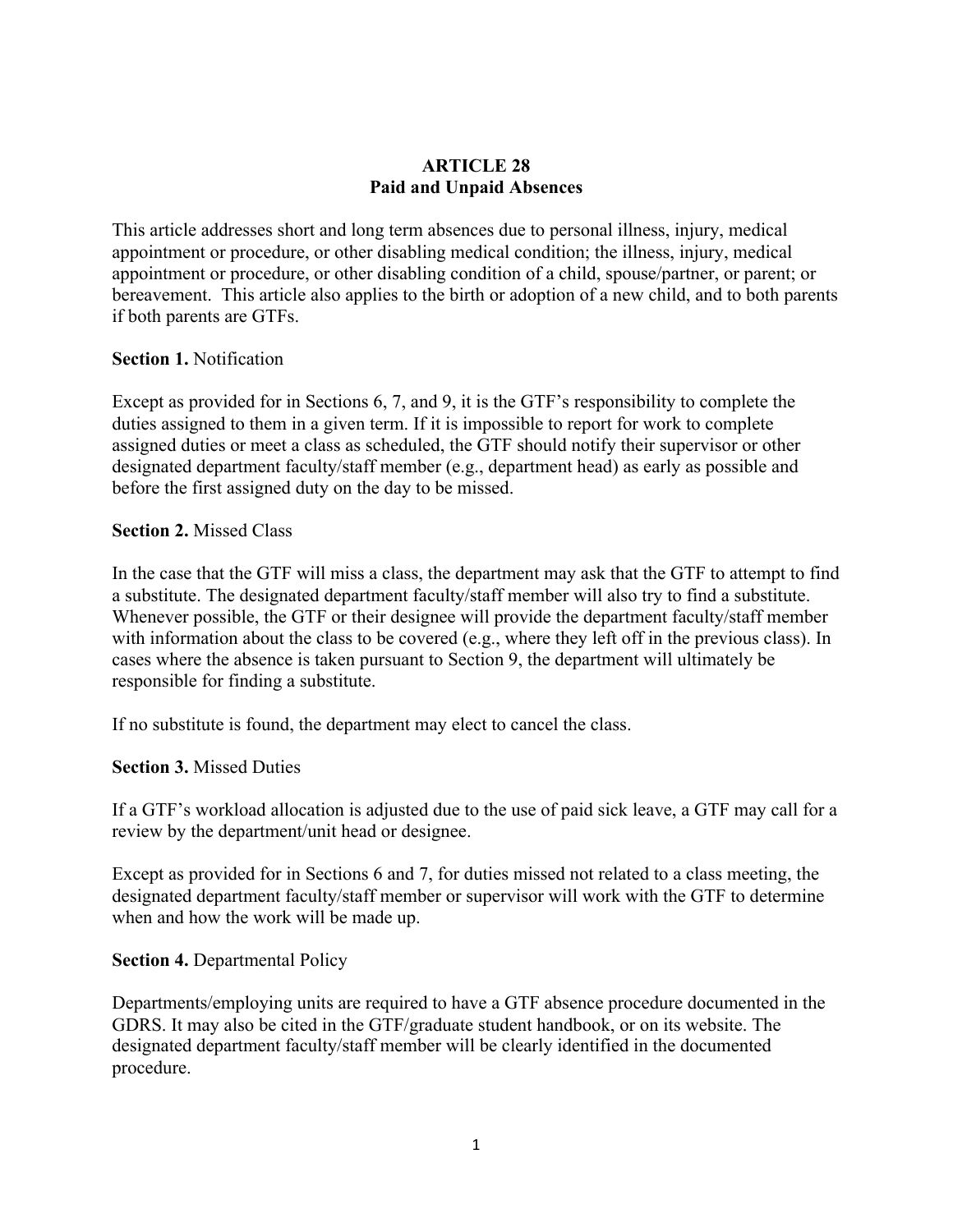## **Section 5.** Covering for Absent GTFs

When coverage is necessary, the employing unit will notify the Graduate School and the Graduate School will advise the employing unit regarding coverage for an absent GTF. If a GTF is assigned to cover the responsibilities of an absent GTF and those duties exceed the replacement GTF's current FTE workload allowance, the covering GTF's FTE will be adjusted accordingly at the rates below. Except in addressing coverage needs resulting from absences pursuant to Section 7, no adjustments will be made that would cause a GTF's appointment to exceed .49 FTE per term.

Any GTF who substitutes for another GTF who is on sick leave will either receive:

- 1) hourly compensation at the overtime rate of 1.5 times the substitute's current GTF pay rate
- 2) or will account for the hours within their regular work assignment if work as a substitute is specified in the workload allocation form, a relevant and specific job description in the department GDRS, or documented list of individual work duties for that GTF.

In no instance shall a GTF be required to pay for a substitute.

## **Section 6.** Graduate School Consultation

If a GTF misses or is going to miss more than five days in a term, the GTF or their designee must contact the Graduate School. The Graduate School will coordinate with the GTF and employing unit on any adjustment due to the GTF's absence. Prior to adjusting a GTF's FTE, the following factors will be considered: (1) the duration of the absence, (2) the timing of the absence; (3) the GTF's assignment; (4) the ability of the GTF to perform assigned duties; (5) whether or not it is feasible to adjust the assignment of duties within the current term; (6) in the case of an absence pursuant to Section 7, whether or not it is feasible to adjust the assignment of duties over the course of the GTF's full appointment period; and (7) the absence's impact on academic progress. Where feasible and taking into consideration the aforementioned factors, adjustments to FTE will be applied equitably across all employing units. If there is no adjustment of FTE under this section, the Graduate School will assist the employing unit and the GTF in determining duty and workload allocation.

## **Section 7.** Family and Medical Leave

When a GTF will be absent for a period of greater than five (5) consecutive working days (one week), they may be entitled to the Family and Medical Leave as described in this section. At the request of a GTF, Unpaid Parental Leave can be utilized before paid sick days.

## a) Eligibility

Any GTF who has been an employee of the University, as a GTF, for at least one term preceding the term in which the leave is requested is eligible for leave according to the terms set forth in this section.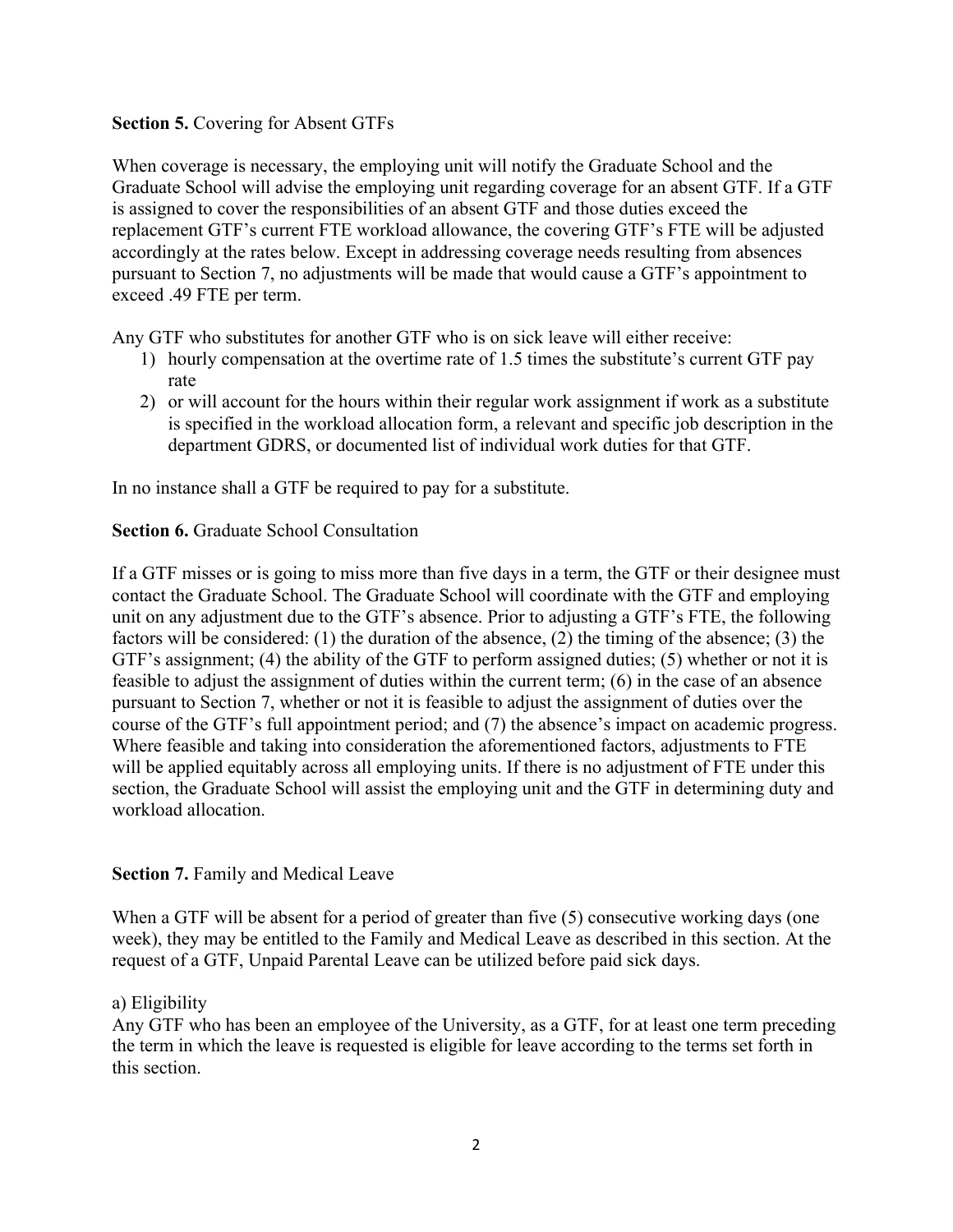## b) Provision

The GTF shall be entitled to a total of twelve (12) work weeks of unpaid leave during any twelve-month period for one or more of the following reasons: (1) the birth of a child and in order to care for such child; (2) placement of child with GTF for adoption or foster care; (3) the care of a spouse (or equivalent in accordance with Oregon state law), child, or parent of the GTF if a serious health condition exists; (4) a serious health condition of the GTF which makes the GTF unable to perform their duties. In cases where such leave is five (5) weeks or longer in a single term, such leave may be taken in conjunction with an academic leave of absence.

After exhausting sick leave (or before exhausting sick leave in the case of parental leave), a GTF who takes leave for one of these reasons has the right to shift duties and workload in a manner that allows the GTF to take at least two weeks off (including sick leave) over the course of the GTF's full appointment period. If a GTF exercises this right, duty and workload allocation will be determined under Section 6 of this Article. The foregoing two sentences do not affect a GTF's right under Section 6 to request additional adjustments to their duties and/or workload.

# c) Notice Requirement

The GTF shall provide their employer with written notice not less than thirty (30) days prior to the date of requested leave, if practicable. In the case of an emergency or unforeseen circumstance, the GTF must give a verbal notice to their employer within twenty-four (24) hours of taking leave. In the case of a serious health condition, the University may request medical verification from a healthcare provider and the GTF must provide such verification within fifteen (15) days of the request.

# d) Benefits Retention

GTFs appointed at .27 FTE or less shall retain their tuition waiver and the University shall continue to pay health care premiums during the duration of the GTF's leave if the GTF remains enrolled and has or will have performed works representing a minimum of .14 FTE during the term in which family and medical leave is taken. Salary will be adjusted to reflect changes in FTE.

All other GTFs will retain their tuition waiver and health care benefits if they have or will perform work representing a minimum of .16 FTE during the term in which family and medical leave is taken. Salary will be adjusted to reflect changes in FTE.

# e) Job Protection

Upon returning to work after taking leave under these provisions, a GTF is entitled to be restored to the position of employment held by the GTF when the leave commenced, or an alternative position if the position held no longer exists. This provision will not be applicable in the case where the GTF returns in a term under which they did not have an appointment or an expectation of such appointment with the University.

## f) Academic Leave of Absence

If a GTF takes an academic leave of absence after the normal filing date for declaring on leave status, the GTF shall contact the Graduate School for assistance in obtaining a complete withdrawal for the term. A GTF who takes an academic leave of absence will lose their tuition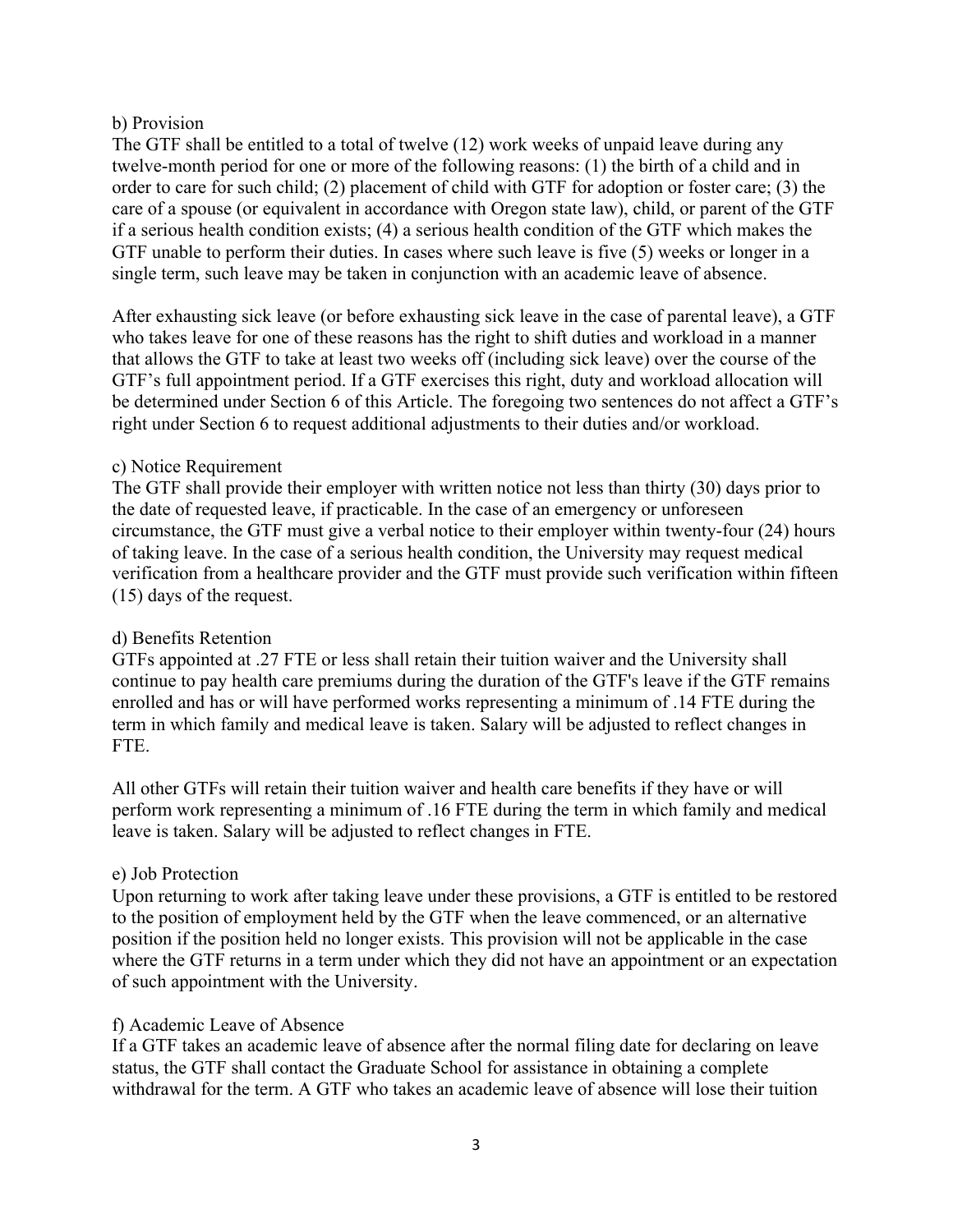waiver. A GTF who takes an academic leave of absence can maintain health benefits by paying COBRA premiums.

## **Section 8.** Graduate Student Assistance Fund

a) On January 1, 2015 a "Graduate Student Assistance Fund" (the "Fund") will be established for the purpose of assisting graduate students, including GTFs, facing financial hardship relating to a Qualifying Event. The UO will place an amount equal to \$50 per admitted and enrolled UO master's and doctoral student (the "Annual Amount") into the Fund to be used for awards to eligible UO graduate students between January 1, 2015 and September 14, 2015 and annually thereafter, beginning on September 15, 2015. On September 15, 2015 and each September 15th thereafter, UO will replenish the Fund with the Annual Amount and will carry-forward amounts remaining in the Fund from the previous year up to one third of the previous year's Annual Amount (this process shall be referred to as the "Annual Accounting"). For purposes of determining the Annual Amount on any September 15th, the number of admitted and enrolled master's and doctoral students will be the number that were enrolled as cited in the Fall Fourth Week Data Report from the previous Fall.

b) For purposes of this section, a Qualifying Event is defined as follows: (1) the birth, adoption or foster care placement of a child; (2) pregnancy disability or prenatal care; or (3) to care for a spouse (or equivalent under Oregon law), child, or parent who is experiencing a serious medical condition or the student's own serious health condition.

c) The GTFF shall appoint two representatives to the Fund Committee.

d) Grievances under Article 13 related to the Graduate Student Assistance Fund are limited to those disputes over the process used to review the application and may be filed directly at Step 3. All other Fund disputes, including substantive determinations, shall be resolved through the Fund's appeal procedures.

## **Section 9.** Paid Sick Days

The parties agree that this section implements SB 454 effective January 1, 2016 and provides a benefit equal to or better than that required by the law.

a) Eligibility

GTFs shall be eligible to use sick leave immediately upon accrual during any term in which a GTF has an appointment.

b) Work week

Unless specified otherwise, a GTF's work week is assumed to be made up of five consecutive days (Monday through Friday) with equal hours per day reflective of their assigned FTE.

c) Accrual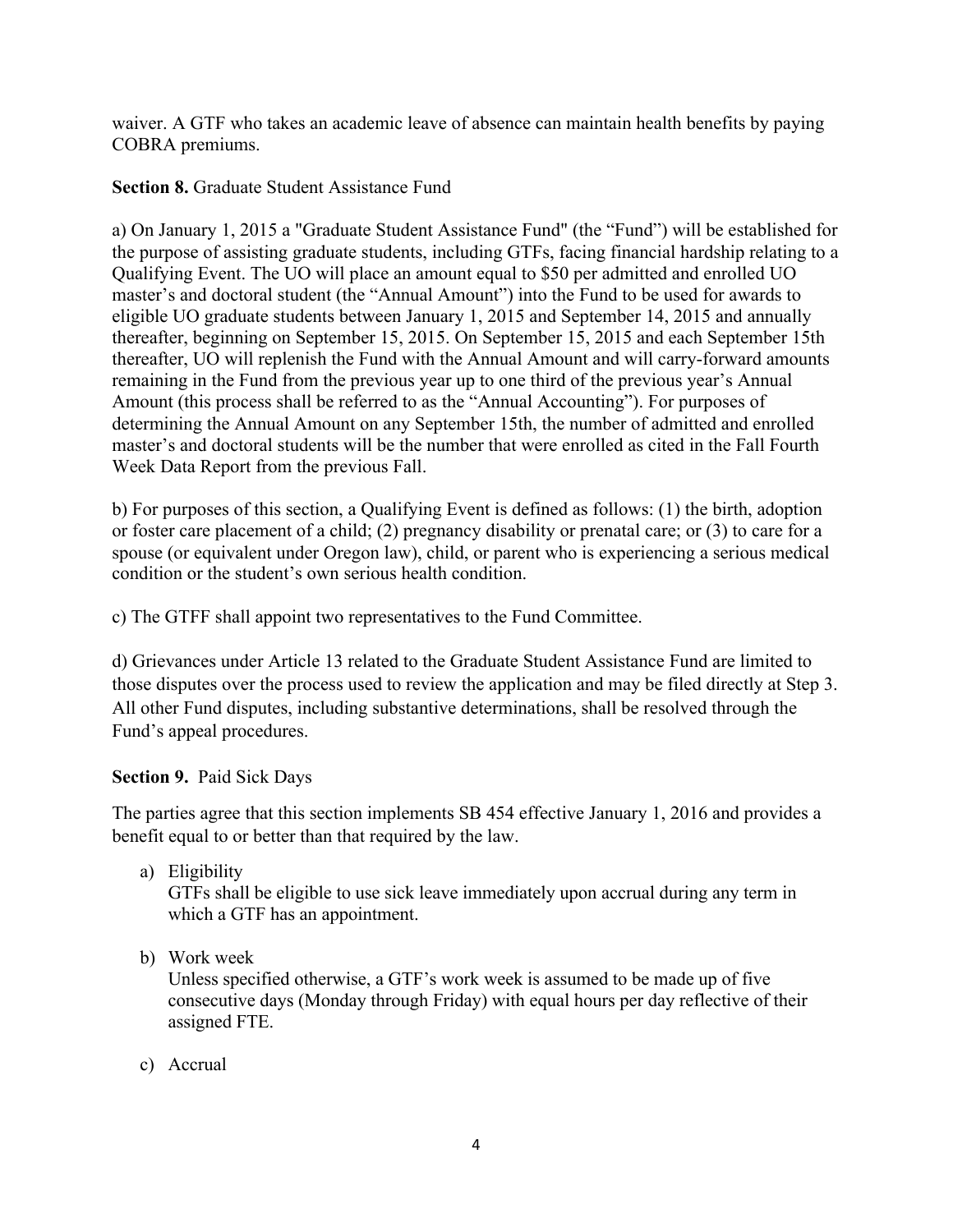GTFs accrue two (2) work days of paid sick leave for every term of paid GTF work. During their first appointment in any school year, each GTF shall also accrue one (1) additional sick day. There shall be no waiting period before sick leave begins to accrue. Actual time worked and any time on approved paid leave shall determine the pro rata accrual of sick leave credits each month. All accumulated paid sick days can be utilized during any term of employment.

d) Bank, Compensation

GTFs can accrue a maximum of ten (10) work days of sick leave. There is no compensation for unused sick leave at any time during or after employment and hours do not transfer to non-GTF positions or other institutions. When a GTF uses sick leave they will be compensated at their current rate of pay. GTFs cannot donate sick leave to other employees, and leave cannot be donated to GTFs.

# e) Restoration

GTFs who were previously employed by the University as a GTF in good academic standing and/or on an approved leave from the graduate school within the past 730 days and return to a GTF position shall have previously accrued and unused sick leave credits restored.

# f) Exhaustion

A GTF who exhausts their sick leave may use unpaid leave for absences.

g) Use

GTFs who have earned sick leave credits must use and must record the use of sick leave for any period of absence during the member's regular work hours if the absence is due to the employee's illness, injury, pregnancy-related illness or other conditions, medical or dental care, exposure to contagious disease, or attendance upon members of the employee's immediate family (employee's parent(s), spouse or domestic partner, spouse or domestic partner's parent(s), children, brother, sister, grandmother, grandfather, sonin-law, daughter-in-law, or another member of the immediate household) where the employee's presence is required because of illness; or for any period of absence that is due to a death in the immediate family of the GTF or in the immediate family of the GTF's spouse or domestic partner.

Sick leave may be taken in the event that a lawful public health authority declares an emergency relating to the GTF's employment, their self-care, or the care of a family member.

Sick leave may be taken in the event that the GTF seeks legal services, law enforcement services, or medical treatment relating to domestic violence, harassment, sexual assault, or stalking for themselves or a minor child. In these cases, victim services and home relocations may also be covered by sick leave.

A GTF shall record sick leave use within a reasonable time of sick leave usage. There shall be no discipline for inadvertent failures to record hours, though the employer may request the record be updated.